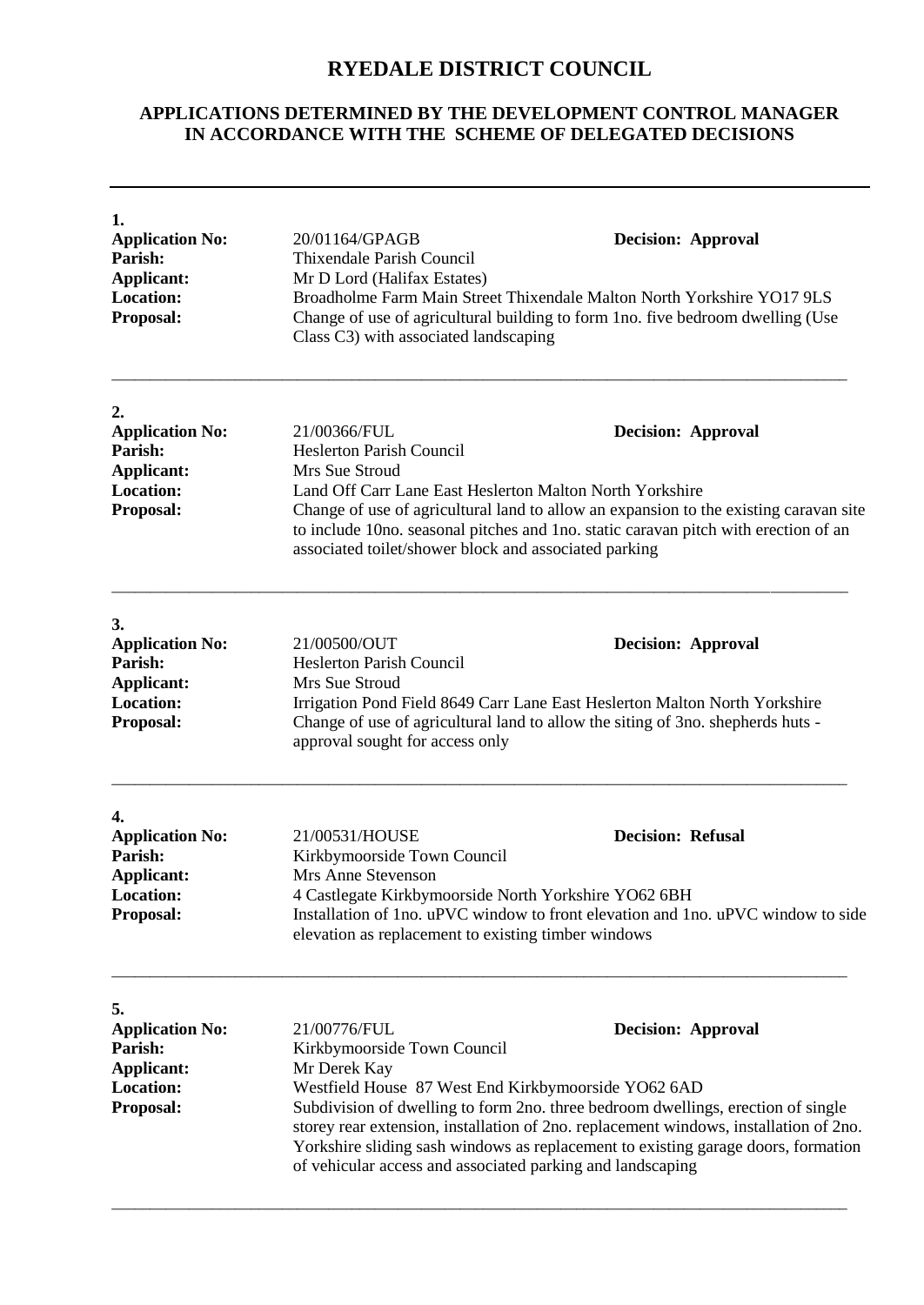| 6.<br><b>Application No:</b><br>Parish:<br><b>Applicant:</b><br><b>Location:</b><br>Proposal:  | 21/00779/HOUSE<br>Pickering Town Council<br>Mr Luke Hudman<br>Parkside 51 Middleton Road Pickering YO18 8AL<br>Erection of single storey rear extension                                                                                                                                                                                                                                                                                                                       | <b>Decision: Approval</b>                                                                                        |
|------------------------------------------------------------------------------------------------|-------------------------------------------------------------------------------------------------------------------------------------------------------------------------------------------------------------------------------------------------------------------------------------------------------------------------------------------------------------------------------------------------------------------------------------------------------------------------------|------------------------------------------------------------------------------------------------------------------|
| 7.<br><b>Application No:</b><br>Parish:<br><b>Applicant:</b><br><b>Location:</b><br>Proposal:  | 21/00893/FUL<br>Pickering Town Council<br>Mr Andrew Marshall (Marshalls Hotels Limited)<br>Beansheaf Hotel Malton Road Pickering North Yorkshire YO17 6UE<br>single glazed timber windows                                                                                                                                                                                                                                                                                     | <b>Decision: Approval</b><br>Installation of white double glazed timber windows as replacement to existing green |
| 8.<br><b>Application No:</b><br>Parish:<br><b>Applicant:</b><br><b>Location:</b><br>Proposal:  | 21/00895/HOUSE<br><b>Decision: Approval</b><br>Weaverthorpe Parish Council<br>C Boyes Joiners And Builders Ltd<br>Kia-Nor Main Road Weaverthorpe Malton North Yorkshire YO17 8EY<br>Alterations of the dwelling to include erection of two storey rear extension with<br>double garage, erection of single storey rear extension following removal of existing<br>conservatory and erection of single storey side extension, together with rendering of<br>original dwelling. |                                                                                                                  |
| 9.<br><b>Application No:</b><br>Parish:<br><b>Applicant:</b><br><b>Location:</b><br>Proposal:  | 21/00908/CLOPUD<br><b>Decision: Approval</b><br>Welburn (Malton) Parish Council<br>J & J Ryan<br>Tannery Cottage Main Street Welburn Malton YO60 7DZ<br>Certificate of Lawfulness for a proposed use or development in respect of Erection of<br>single storey rear extension following removal of existing rear extension; the<br>erection of a porch to the side elevation, and the installation of solar panels to front<br>roofslope                                      |                                                                                                                  |
| 10.<br><b>Application No:</b><br>Parish:<br>Applicant:<br><b>Location:</b><br>Proposal:        | 21/00951/HOUSE<br>Norton Town Council<br>Mrs Jane Brockless<br>2 Langley Drive Norton Malton YO17 9AR<br>Erection of single-storey rear extension                                                                                                                                                                                                                                                                                                                             | <b>Decision: Approval</b>                                                                                        |
| 11.<br><b>Application No:</b><br>Parish:<br><b>Applicant:</b><br><b>Location:</b><br>Proposal: | 21/00991/FUL<br><b>Decision: Approval</b><br>Great & Little Barugh Parish Council<br>Mr John Loftus<br>Fir Tree Farm Wandale Lane Great Barugh Malton North Yorkshire YO17 6XF<br>Change of use and alteration of an agricultural building to form 1no. two bedroom<br>holiday let with associated parking and amenity space                                                                                                                                                  |                                                                                                                  |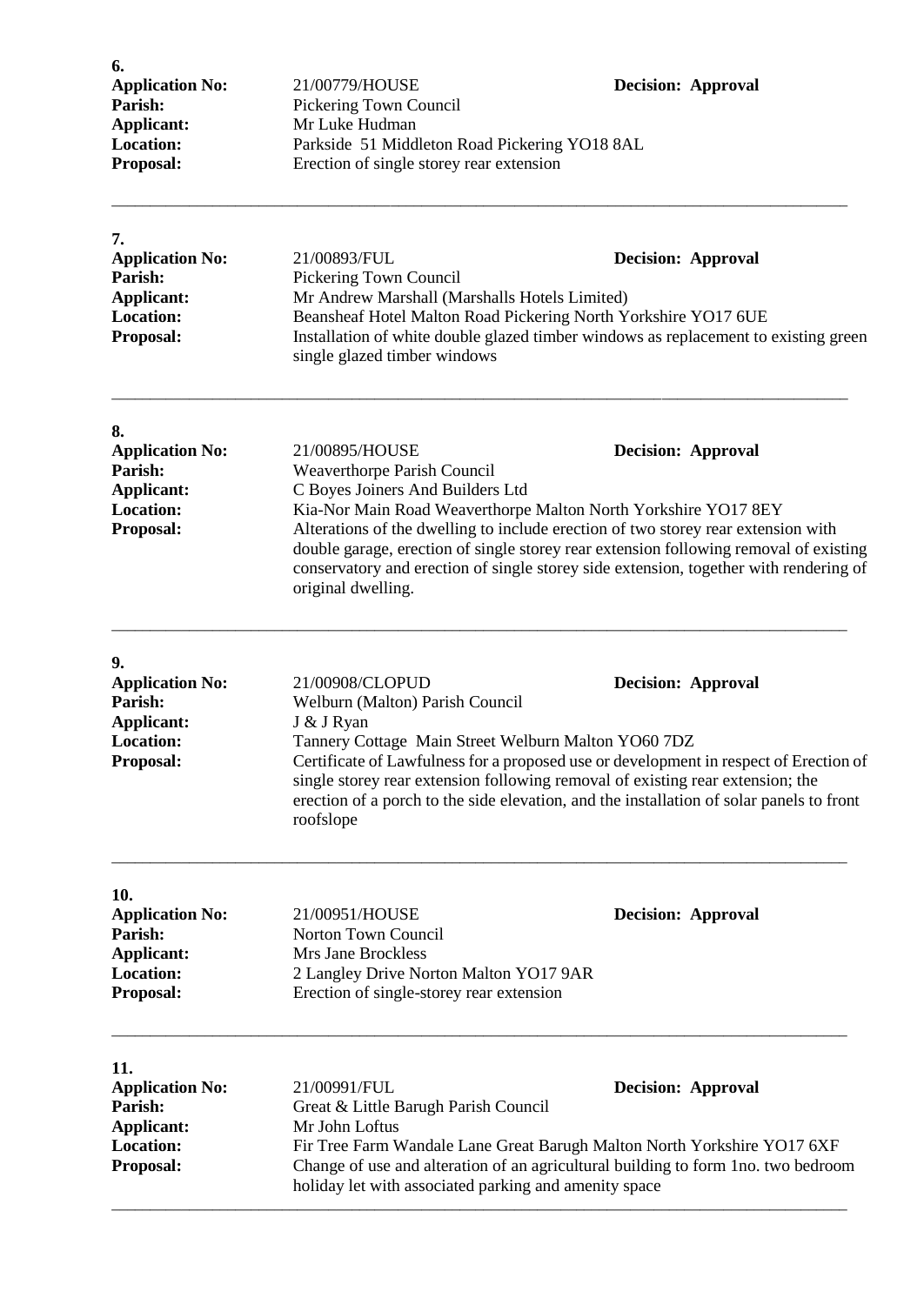| 12.                    |                                                                                                                                |                           |
|------------------------|--------------------------------------------------------------------------------------------------------------------------------|---------------------------|
| <b>Application No:</b> | 21/00994/LBC                                                                                                                   | <b>Decision: Approval</b> |
| Parish:                | Pickering Town Council                                                                                                         |                           |
| Applicant:             | Mr David Stothard                                                                                                              |                           |
| <b>Location:</b>       | 2 Westgate Pickering North Yorkshire YO18 8BA                                                                                  |                           |
| <b>Proposal:</b>       | Installation of replacement front door and repointing works to front elevation to<br>include replacement stone where necessary |                           |
|                        |                                                                                                                                |                           |

| 13.                    |                                                                                                                                                               |                           |
|------------------------|---------------------------------------------------------------------------------------------------------------------------------------------------------------|---------------------------|
| <b>Application No:</b> | 21/01001/HOUSE                                                                                                                                                | <b>Decision: Approval</b> |
| Parish:                | Huttons Ambo Parish Council                                                                                                                                   |                           |
| Applicant:             | Mr Paul McManus                                                                                                                                               |                           |
| <b>Location:</b>       | The Old Station Water Lane Low Hutton Malton YO60 7HQ                                                                                                         |                           |
| <b>Proposal:</b>       | Erection of single-storey extension to south elevation, detached building to form<br>home office and a greenhouse and installation of an air source heat pump |                           |

\_\_\_\_\_\_\_\_\_\_\_\_\_\_\_\_\_\_\_\_\_\_\_\_\_\_\_\_\_\_\_\_\_\_\_\_\_\_\_\_\_\_\_\_\_\_\_\_\_\_\_\_\_\_\_\_\_\_\_\_\_\_\_\_\_\_\_\_\_\_\_\_\_\_\_\_\_\_\_\_\_\_\_\_\_\_\_\_\_\_\_\_\_\_\_

| 14.                    |                                                                                                                         |                           |
|------------------------|-------------------------------------------------------------------------------------------------------------------------|---------------------------|
| <b>Application No:</b> | 21/01002/LBC                                                                                                            | <b>Decision: Approval</b> |
| Parish:                | Huttons Ambo Parish Council                                                                                             |                           |
| Applicant:             | Mr Paul McManus                                                                                                         |                           |
| <b>Location:</b>       | The Old Station Water Lane Low Hutton Malton YO60 7HQ                                                                   |                           |
| <b>Proposal:</b>       | Erection of single-storey extension to south elevation and installation of an air source<br>heat pump to east elevation |                           |

| 15.                    |                                                                                                                                                                                                                         |                           |
|------------------------|-------------------------------------------------------------------------------------------------------------------------------------------------------------------------------------------------------------------------|---------------------------|
| <b>Application No:</b> | 21/01004/HOUSE                                                                                                                                                                                                          | <b>Decision: Approval</b> |
| Parish:                | <b>Rillington Parish Council</b>                                                                                                                                                                                        |                           |
| Applicant:             | Mr Carl Render                                                                                                                                                                                                          |                           |
| <b>Location:</b>       | 54 Woodlands Road Rillington Malton YO17 8LD                                                                                                                                                                            |                           |
| <b>Proposal:</b>       | Erection of two-storey extension to side, single-storey extension to rear including<br>installation of 2no. rooflights and erection of porch/canopy to front elevation<br>following demolition of existing conservatory |                           |

\_\_\_\_\_\_\_\_\_\_\_\_\_\_\_\_\_\_\_\_\_\_\_\_\_\_\_\_\_\_\_\_\_\_\_\_\_\_\_\_\_\_\_\_\_\_\_\_\_\_\_\_\_\_\_\_\_\_\_\_\_\_\_\_\_\_\_\_\_\_\_\_\_\_\_\_\_\_\_\_\_\_\_\_\_\_\_\_\_\_\_\_\_\_\_

| 16.                    |                                                                                                                      |                           |
|------------------------|----------------------------------------------------------------------------------------------------------------------|---------------------------|
| <b>Application No:</b> | 21/01052/FUL                                                                                                         | <b>Decision: Approval</b> |
| Parish:                | Sinnington Parish Council                                                                                            |                           |
| Applicant:             | Mr Gerard Taylor (Taylorbuilt Developments Ltd)                                                                      |                           |
| <b>Location:</b>       | 2 Church Row The Green Sinnington Pickering YO62 6RZ                                                                 |                           |
| <b>Proposal:</b>       | Erection of a detached single garage (revised details to former Plot 2 of approval<br>19/00109/FUL dated 11.09.2019) |                           |

\_\_\_\_\_\_\_\_\_\_\_\_\_\_\_\_\_\_\_\_\_\_\_\_\_\_\_\_\_\_\_\_\_\_\_\_\_\_\_\_\_\_\_\_\_\_\_\_\_\_\_\_\_\_\_\_\_\_\_\_\_\_\_\_\_\_\_\_\_\_\_\_\_\_\_\_\_\_\_\_\_\_\_\_\_\_\_\_\_\_\_\_\_\_\_

\_\_\_\_\_\_\_\_\_\_\_\_\_\_\_\_\_\_\_\_\_\_\_\_\_\_\_\_\_\_\_\_\_\_\_\_\_\_\_\_\_\_\_\_\_\_\_\_\_\_\_\_\_\_\_\_\_\_\_\_\_\_\_\_\_\_\_\_\_\_\_\_\_\_\_\_\_\_\_\_\_\_\_\_\_\_\_\_\_\_\_\_\_\_\_

| 17.                    |                                                                                                                                              |                           |
|------------------------|----------------------------------------------------------------------------------------------------------------------------------------------|---------------------------|
| <b>Application No:</b> | 21/01089/HOUSE                                                                                                                               | <b>Decision: Approval</b> |
| Parish:                | <b>Malton Town Council</b>                                                                                                                   |                           |
| Applicant:             | Mr Luke Campbell                                                                                                                             |                           |
| <b>Location:</b>       | 19 Dickens Road Malton North Yorkshire YO17 7FE                                                                                              |                           |
| <b>Proposal:</b>       | Erection of single-storey extension to side following removal of existing detached<br>single garage and erection of a detached double garage |                           |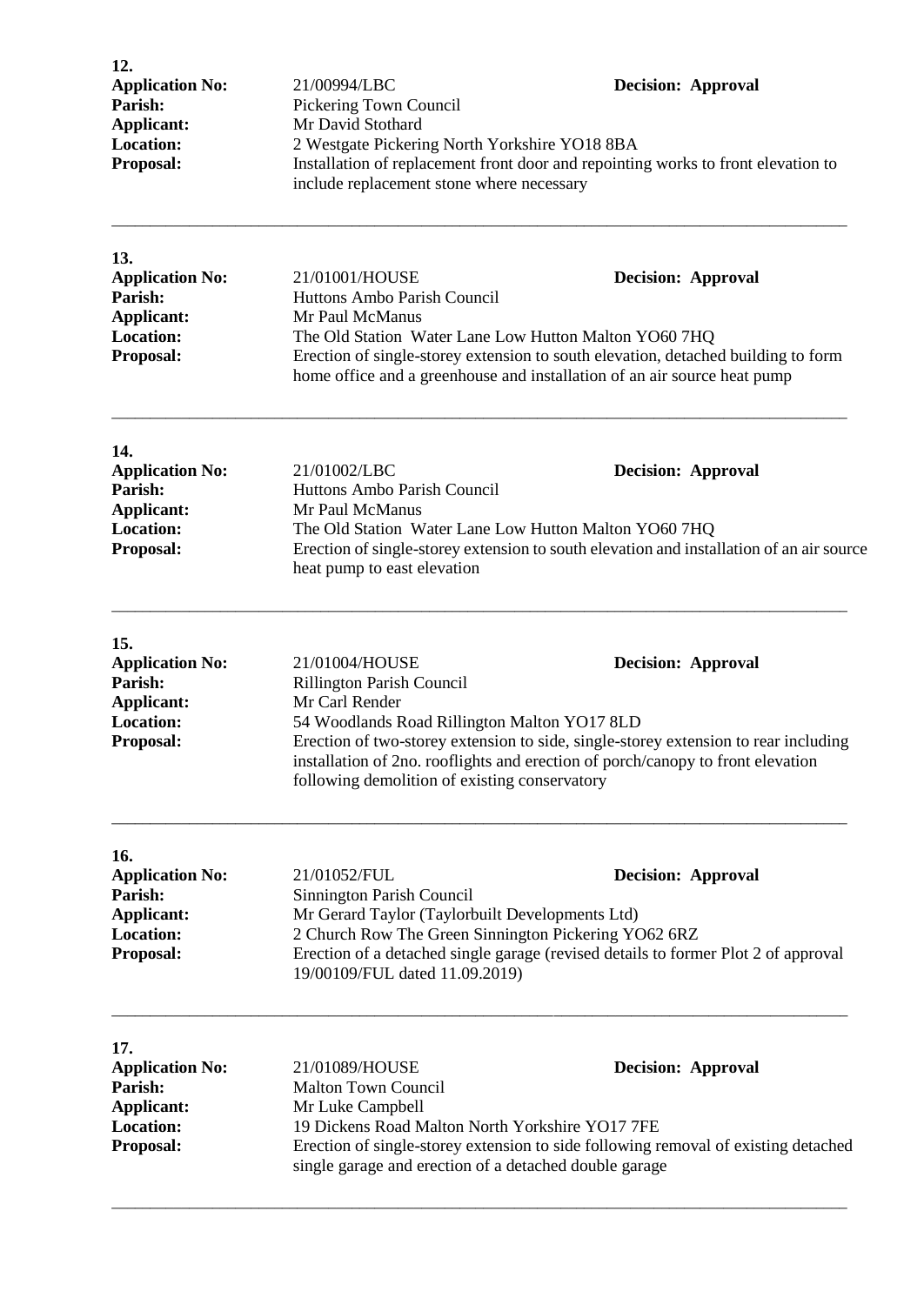| Applicant:<br><b>Location:</b>    | <b>Rillington Parish Council</b><br>Mr David Sturdy (A & D Sturdy Ltd)<br>Land Off Low Moorgate Rillington Malton North Yorkshire                                            |                          | <b>Decision: Approval</b> |
|-----------------------------------|------------------------------------------------------------------------------------------------------------------------------------------------------------------------------|--------------------------|---------------------------|
| Proposal:                         | Erection of 1no. three bedroom dwelling (outline approval 20/01220/OUT dated<br>15.04.2021 refers)                                                                           |                          |                           |
| 19.                               |                                                                                                                                                                              |                          |                           |
| <b>Application No:</b><br>Parish: | 21/01082/HOUSE<br>Pickering Town Council                                                                                                                                     |                          | <b>Decision: Approval</b> |
| <b>Applicant:</b>                 | Mr Michael Gibson                                                                                                                                                            |                          |                           |
| <b>Location:</b>                  | Altringham 31 Thornton Road Pickering YO18 7HZ                                                                                                                               |                          |                           |
| Proposal:                         | Erection of part single storey/part two storey rear extension                                                                                                                |                          |                           |
| 20.                               |                                                                                                                                                                              |                          |                           |
| <b>Application No:</b>            | 21/01107/HOUSE                                                                                                                                                               |                          | <b>Decision: Approval</b> |
| Parish:<br><b>Applicant:</b>      | Norton Town Council<br>Mr Ollie Johnson                                                                                                                                      |                          |                           |
| <b>Location:</b>                  | 86 Welham Road Norton Malton YO17 9DS                                                                                                                                        |                          |                           |
| Proposal:                         | Erection of two-storey rear extension                                                                                                                                        |                          |                           |
| 21.                               |                                                                                                                                                                              |                          |                           |
| <b>Application No:</b>            | 21/01112/FUL                                                                                                                                                                 |                          | <b>Decision: Approval</b> |
| Parish:<br><b>Applicant:</b>      | Nawton Parish Council<br>Mr Howard Raines                                                                                                                                    |                          |                           |
| <b>Location:</b>                  | Lund Court Farm Skiplam Road Skiplam Kirkbymoorside North Yorkshire YO62<br>7UB                                                                                              |                          |                           |
| Proposal:                         | Erection of an agricultural grain store following demolition of 2no. existing<br>agricultural buildings                                                                      |                          |                           |
| 22.                               |                                                                                                                                                                              |                          |                           |
| <b>Application No:</b>            | 21/01134/HOUSE                                                                                                                                                               |                          | <b>Decision: Approval</b> |
| Parish:                           | <b>Acklam Parish Meeting</b>                                                                                                                                                 |                          |                           |
| Applicant:<br><b>Location:</b>    | Mr Groves                                                                                                                                                                    |                          |                           |
| Proposal:                         | Acklam Grange Main Street Acklam Malton YO17 9RG<br>Erection of part two-storey part single-storey, part rear part side extension following<br>removal of existing extension |                          |                           |
| 23.                               |                                                                                                                                                                              |                          |                           |
| <b>Application No:</b><br>Parish: | 21/01159/TPO                                                                                                                                                                 | <b>Decision: Refusal</b> |                           |
| <b>Applicant:</b>                 | <b>Malton Town Council</b><br>Mr & Mrs Everitt                                                                                                                               |                          |                           |
| <b>Location:</b>                  | 21 The Mount Malton North Yorkshire YO17 7ND                                                                                                                                 |                          |                           |
| Proposal:                         | To remove 1x Wellingtonia Pine Sequoiadendron giganteum (Giant Redwood)<br>within TPO no. 333/2013                                                                           |                          |                           |
| 24.                               |                                                                                                                                                                              |                          |                           |
| <b>Application No:</b>            | 21/01172/HOUSE                                                                                                                                                               |                          | <b>Decision: Approval</b> |
| Parish:                           | Kirkbymoorside Town Council                                                                                                                                                  |                          |                           |
| Applicant:<br><b>Location:</b>    | Mr Michael Todd                                                                                                                                                              |                          |                           |
| Proposal:                         | 33 Feversham Drive Kirkbymoorside YO62 6DH<br>Erection of two-storey extension following demolition of existing conservatory                                                 |                          |                           |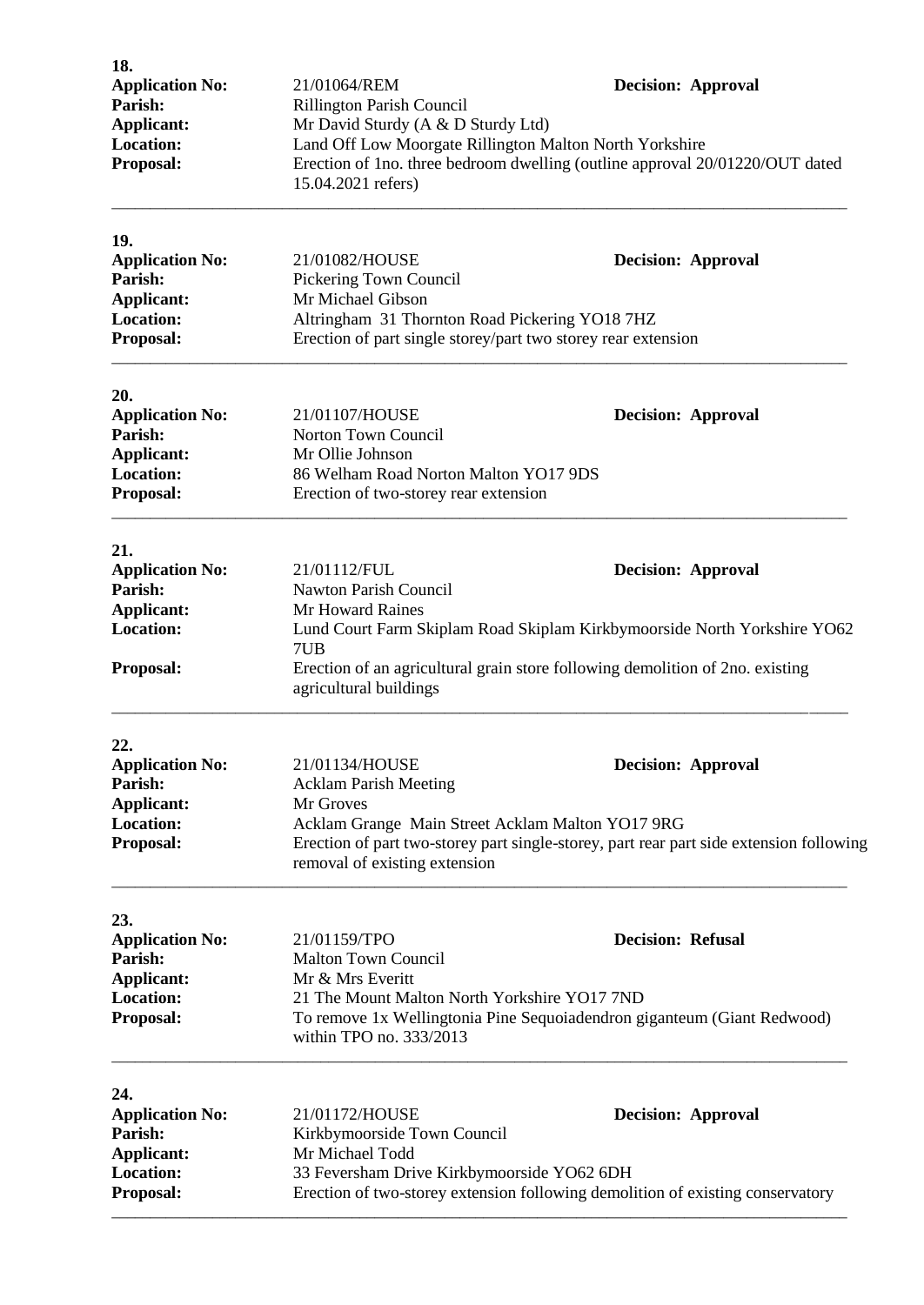| 25.<br><b>Application No:</b><br>Parish:<br>Applicant:<br>Location:<br>Proposal:               | 21/01161/FUL<br><b>Decision: Approval</b><br><b>Heslerton Parish Council</b><br>Mr Ashley Barker And Miss Jean Walker<br>2 Westgates East Heslerton Lane East Heslerton Malton North Yorkshire YO17 8RS<br>Erection of 1no. four bedroom detached dwelling and detached garage following<br>demolition of the existing dwelling                                                                                                                                                                                                                                                                        |  |
|------------------------------------------------------------------------------------------------|--------------------------------------------------------------------------------------------------------------------------------------------------------------------------------------------------------------------------------------------------------------------------------------------------------------------------------------------------------------------------------------------------------------------------------------------------------------------------------------------------------------------------------------------------------------------------------------------------------|--|
| 26.<br><b>Application No:</b><br>Parish:<br><b>Applicant:</b><br><b>Location:</b><br>Proposal: | 21/01182/TPO<br><b>Decision: Approval</b><br>Pickering Town Council<br>Mr Roy Foggin<br>97 Middleton Road Pickering North Yorkshire YO18 8NQ<br>Crown reduction in height by 3 metres to 3 no. Lime Trees within TPO No. 89/1973                                                                                                                                                                                                                                                                                                                                                                       |  |
| 27.<br><b>Application No:</b><br>Parish:<br><b>Applicant:</b><br><b>Location:</b><br>Proposal: | 21/01198/TPO<br><b>Decision: Approval</b><br><b>Malton Town Council</b><br>Mitie (Lloyds Banking Group)<br>The Halifax Plc 8 Wheelgate Malton YO17 7HP<br>Sycamore (T1)-crown lift to 5m sever and remove ivy up to 1.5m. Sycamore (T2)<br>crown lift to 5m and sever ivy up to 1.5m within TPO no. 192/1992.                                                                                                                                                                                                                                                                                          |  |
| 28.<br><b>Application No:</b><br>Parish:<br><b>Applicant:</b><br><b>Location:</b><br>Proposal: | 21/01200/FUL<br><b>Decision: Approval</b><br>Norton Town Council<br>Mr A Stonehouse (Cranswick Gourmet Pastry Company Ltd)<br>Cranswick Gourmet Pastry Company Ltd Norton Grove Industrial Estate Hugden<br>Way Norton Malton YO17 9NE<br>Installation of concrete hardstanding area with 6m wide asphalt access off Hugden<br>Way (existing dropped kerb to be used for access).                                                                                                                                                                                                                      |  |
| 29.<br><b>Application No:</b><br>Parish:<br><b>Applicant:</b><br><b>Location:</b><br>Proposal: | 21/01221/HOUSE<br><b>Decision: Approval</b><br>Great & Little Barugh Parish Council<br>Mr & Mrs Loftus<br>Fir Tree Farm Wandale Lane Great Barugh Malton YO17 6XF<br>Demolition of existing garage and toilet and erection of replacement single storey<br>extension and demoliton of existing conservatory and erection of replacement garden<br>room together with installation of 2no. additional rooflights, removal of cement<br>render and re-rendering of existing dwelling with through colour render, alterations<br>to fenestration and replacement of existing PVC windows with PVC windows |  |

| JV.                    |                                                               |                           |
|------------------------|---------------------------------------------------------------|---------------------------|
| <b>Application No:</b> | 21/01222/HOUSE                                                | <b>Decision: Approval</b> |
| <b>Parish:</b>         | Pickering Town Council                                        |                           |
| Applicant:             | Mr & Mrs Chappell                                             |                           |
| <b>Location:</b>       | 5 Woodlands Park Pickering YO18 7AH                           |                           |
| <b>Proposal:</b>       | Erection of part two storey/part single storey side extension |                           |
|                        |                                                               |                           |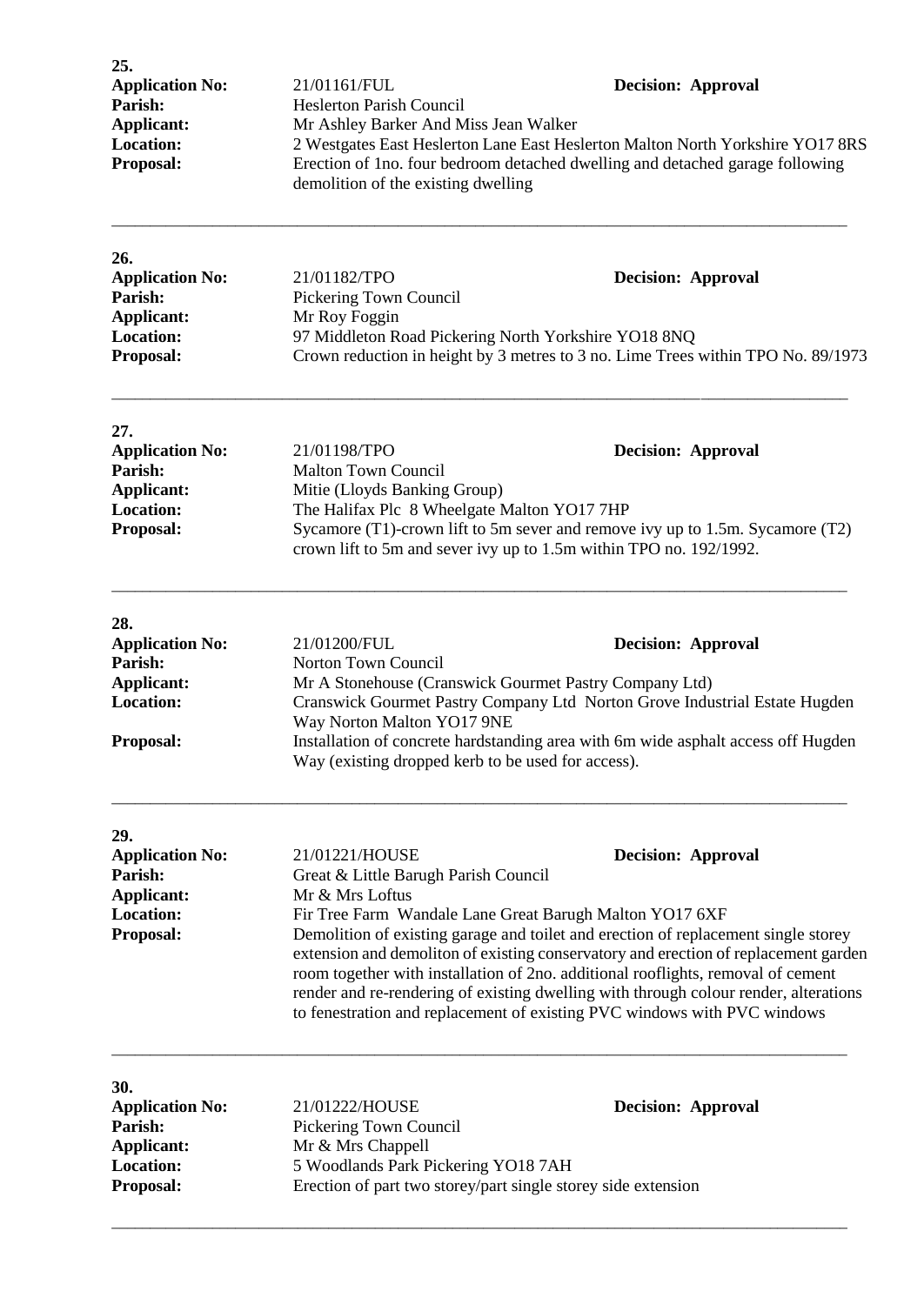| 31.<br><b>Application No:</b><br>Parish:<br><b>Applicant:</b><br><b>Location:</b><br>Proposal: | 21/01230/TPO<br>Pickering Town Council<br>Mrs Marilyn Stephenson<br>54 Ruffa Lane Pickering North Yorkshire YO18 7HN<br>clear the ridge apex of the garage by up to 3m                                                                                                                                                                 | <b>Decision: Approval</b><br>Works (as amended 22.09.2021) to T14 Horse Chestnut of TPO 237/1998 to cut back<br>branches by approximately 2 metres from the detached garage of 54 Ruffa Lane and<br>to remove large damaged branch; and T13 Ash of TPO 237/1998, crown raise to |
|------------------------------------------------------------------------------------------------|----------------------------------------------------------------------------------------------------------------------------------------------------------------------------------------------------------------------------------------------------------------------------------------------------------------------------------------|---------------------------------------------------------------------------------------------------------------------------------------------------------------------------------------------------------------------------------------------------------------------------------|
| 32.<br><b>Application No:</b><br>Parish:<br>Applicant:<br><b>Location:</b><br>Proposal:        | 21/01239/HOUSE<br>Norton Town Council<br>Mr Nick Thompson<br>Wold Cottage Langton Road Norton Malton YO17 9PZ<br>annex for family guest accommodation                                                                                                                                                                                  | <b>Decision: Approval</b><br>Conversion and alteration of existing domestic outbuilding to form a one-bedroom                                                                                                                                                                   |
| 33.<br><b>Application No:</b><br>Parish:<br><b>Applicant:</b><br><b>Location:</b><br>Proposal: | 21/01244/FUL<br><b>Gillamoor Parish Meeting</b><br>Mr S H Hackett                                                                                                                                                                                                                                                                      | <b>Decision: Approval</b><br>Gales House Kirkby Lane Gillamoor Kirkbymoorside North Yorkshire YO62 7HT<br>Erection of an American Barn for stabling of horses and storage of fodder and horse<br>carriages for the domestic personal use of the applicant and family            |
| 34.<br><b>Application No:</b><br>Parish:<br>Applicant:<br>Location:<br>Proposal:               | 21/01248/HOUSE<br><b>Burythorpe Parish Council</b><br>Mr & Mrs Watson<br>1 Bankside Main Street Burythorpe Malton YO17 9LJ<br>Erection of two-storey side extension                                                                                                                                                                    | <b>Decision: Approval</b>                                                                                                                                                                                                                                                       |
| 35.<br><b>Application No:</b><br>Parish:<br><b>Applicant:</b><br><b>Location:</b><br>Proposal: | 21/01251/FUL<br>Rillington Parish Council<br>Mr David Sturdy (A & D Sturdy Ltd)<br>Land Off Low Moorgate Rillington Malton North Yorkshire<br>Erection of a detached single garage                                                                                                                                                     | <b>Decision: Approval</b>                                                                                                                                                                                                                                                       |
| 36.<br><b>Application No:</b><br>Parish:<br><b>Applicant:</b><br><b>Location:</b><br>Proposal: | 21/01255/HOUSE<br><b>Decision: Approval</b><br>Harome Parish Council<br>Mr & Mrs D Aarons<br>Hawthorn Cottage Main Street Harome Helmsley North Yorkshire YO62 5JF<br>Erection of single-storey rear extension to include 2no. dormer windows to the rear<br>elevation and erection of single-storey extension to existing outbuilding |                                                                                                                                                                                                                                                                                 |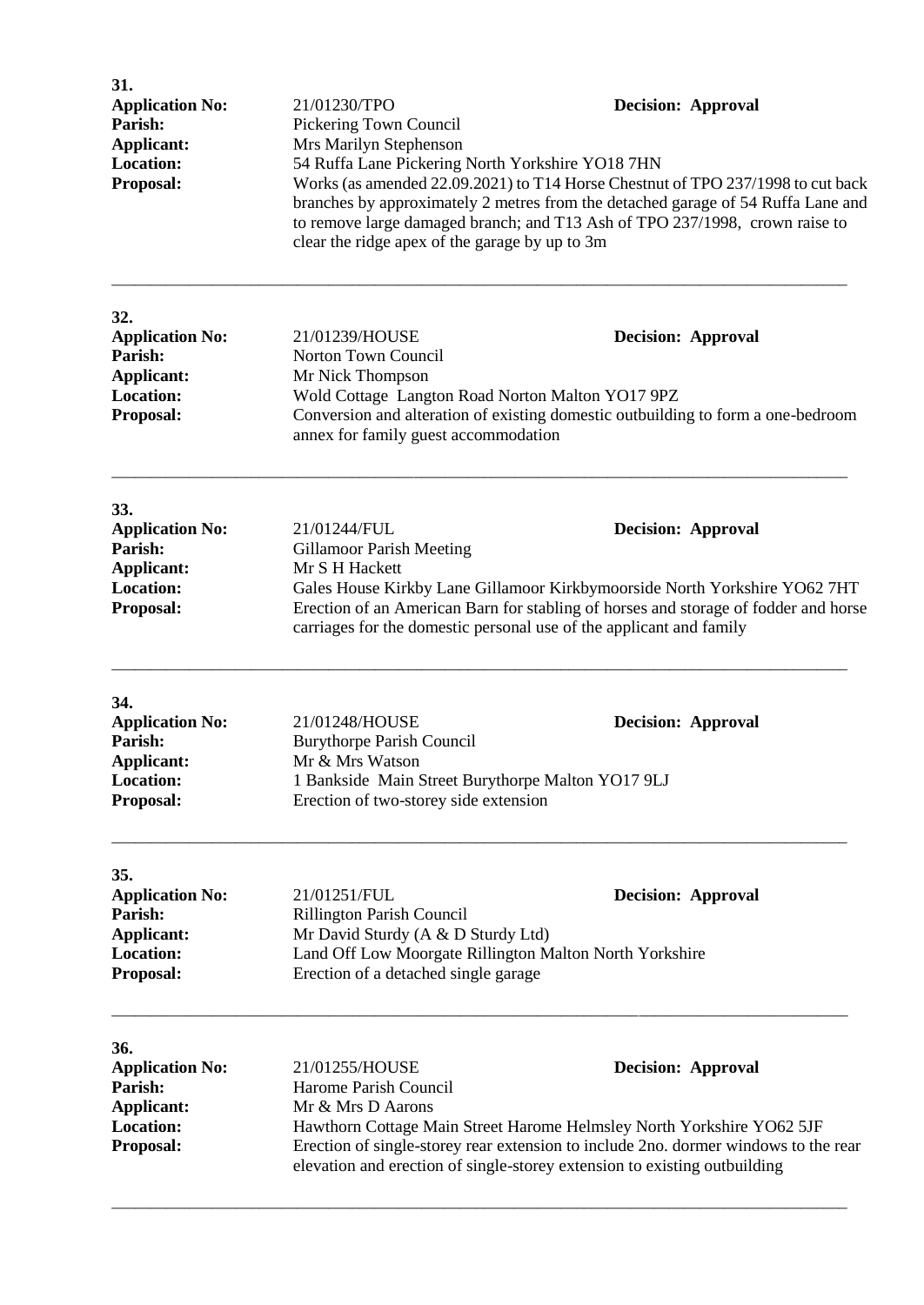| 37.<br><b>Application No:</b><br>Parish:<br><b>Applicant:</b><br><b>Location:</b><br>Proposal: | 21/01259/CLEUD<br><b>Nawton Parish Council</b><br>Mr Simon Oldfield                                                                                          | <b>Decision: Approval</b><br>Station Lodge Station Road Nawton Helmsley North Yorkshire YO62 7RG<br>Certificate of Lawfulness in respect of the occupation of the dwelling known as<br>Station Lodge in breach of occupancy condition 02 of approval 3/90/9H/FA dated<br>13.03.1989 for a period greater than 10 years before the date of this application |
|------------------------------------------------------------------------------------------------|--------------------------------------------------------------------------------------------------------------------------------------------------------------|------------------------------------------------------------------------------------------------------------------------------------------------------------------------------------------------------------------------------------------------------------------------------------------------------------------------------------------------------------|
| 38.<br><b>Application No:</b><br>Parish:<br><b>Applicant:</b><br><b>Location:</b><br>Proposal: | 21/01260/HOUSE<br>Cropton Parish Council<br>Mrs Jane Sanders<br>Rosedale Lodge High Street Cropton Pickering YO18 8HL<br>domestic accommodation              | <b>Decision: Approval</b><br>Erection of single-storey extension and alterations to garage to form additional                                                                                                                                                                                                                                              |
| 39.<br><b>Application No:</b><br>Parish:<br><b>Applicant:</b><br><b>Location:</b><br>Proposal: | 21/01266/HOUSE<br>Nawton Parish Council<br>Mr and Mrs Wessels<br>4 Valley View Howldale Lane Nawton YO62 7SS<br>lno. parking space                           | <b>Decision: Approval</b><br>Erection of two-storey extension to side and area of hardstanding to the front to form                                                                                                                                                                                                                                        |
| 40.<br><b>Application No:</b><br>Parish:<br><b>Applicant:</b><br><b>Location:</b><br>Proposal: | 21/01270/TPO<br>Pickering Town Council<br>Mr Chris Bramley<br>36 Eastfield Road Pickering North Yorkshire YO18 7HU<br>metres for headroom of TPO 295/2004    | <b>Decision: Approval</b><br>T3 Plum - remove dead branches and T4 Holly - over hanging footpath, prune to 2                                                                                                                                                                                                                                               |
| 41.<br><b>Application No:</b><br>Parish:<br>Applicant:<br><b>Location:</b><br>Proposal:        | 21/01273/HOUSE<br>Norton Town Council<br>Mr Kevin Simpson<br>13 Plum Street Norton Malton YO17 9JA<br>together with the erection of a detached single garage | <b>Decision: Approval</b><br>Erection of single-storey extension to the front and single-storey extension to the rear                                                                                                                                                                                                                                      |
| 42.<br><b>Application No:</b><br>Parish:<br><b>Applicant:</b><br><b>Location:</b><br>Proposal: | 21/01277/HOUSE<br>Huttons Ambo Parish Council<br>Mrs Vivian Clarkson<br>Erection of a detached double garage                                                 | <b>Decision: Approval</b><br>Lindrick Bungalow Musley Bank Malton North Yorkshire YO17 6TD                                                                                                                                                                                                                                                                 |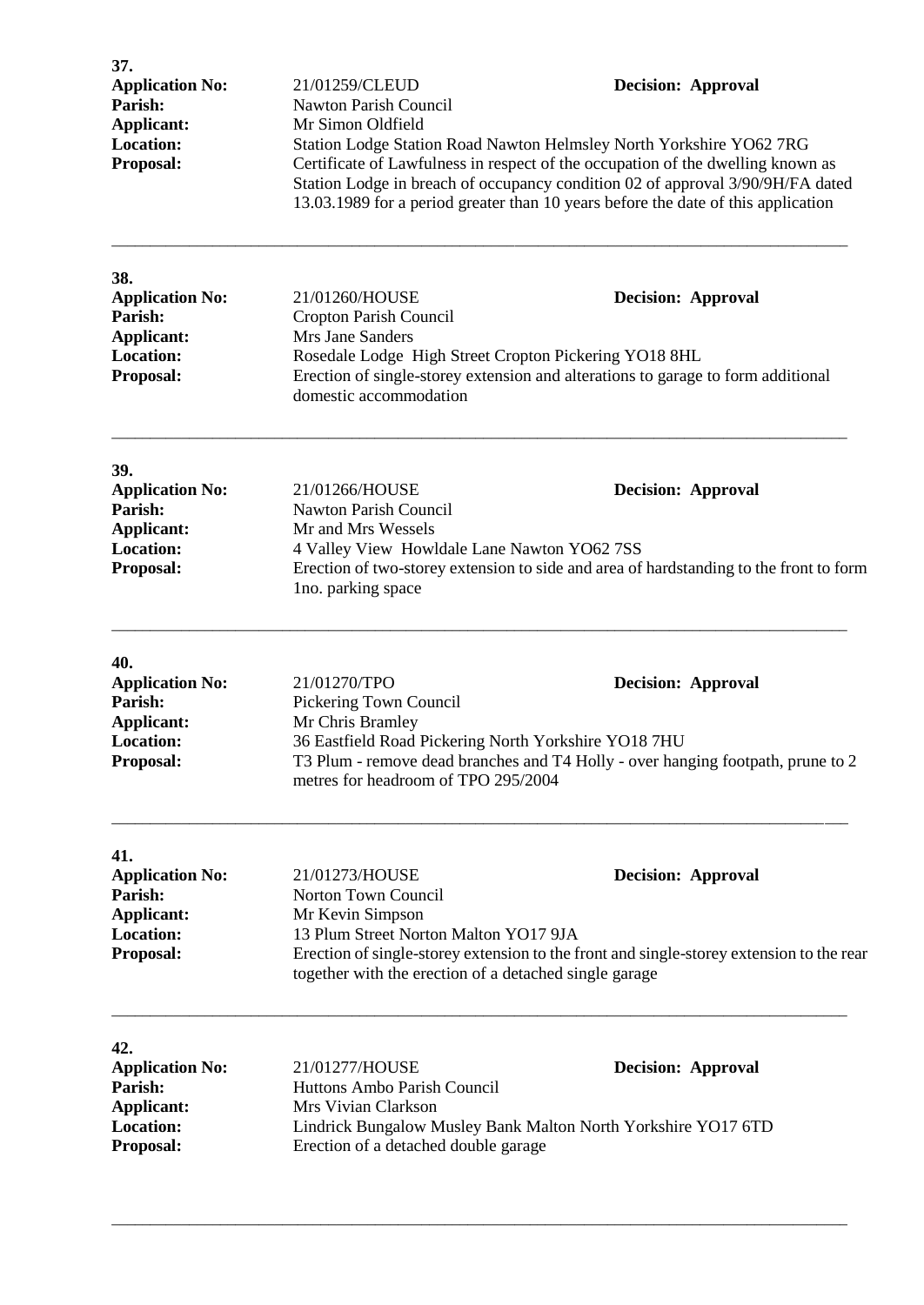| 43.<br><b>Application No:</b><br>Parish:<br>Applicant:<br><b>Location:</b>                     | 21/01285/FUL<br>Kirkbymoorside Town Council<br>Mr Richard Field (Rack Systems (Eng) Ltd)<br>6QR                                                                                                                                                                                                                                                                                         | <b>Decision: Approval</b><br>Rack Systems 19 Dove Way Kirkby Mills Industrial Estate Kirkbymoorside YO62                                                                        |  |
|------------------------------------------------------------------------------------------------|-----------------------------------------------------------------------------------------------------------------------------------------------------------------------------------------------------------------------------------------------------------------------------------------------------------------------------------------------------------------------------------------|---------------------------------------------------------------------------------------------------------------------------------------------------------------------------------|--|
| Proposal:                                                                                      | spaces                                                                                                                                                                                                                                                                                                                                                                                  | Erection of extension to existing industrial unit and formation of additional parking                                                                                           |  |
| 44.<br><b>Application No:</b><br>Parish:<br>Applicant:<br><b>Location:</b><br>Proposal:        | 21/01286/HOUSE<br>Scagglethorpe Parish Council<br>Mrs Josephine Naden<br>Erection of a detached garden room in the rear garden                                                                                                                                                                                                                                                          | <b>Decision: Approval</b><br>Holly Cottage Main Street Scagglethorpe Malton North Yorkshire YO17 8DT                                                                            |  |
| 45.<br><b>Application No:</b><br>Parish:<br>Applicant:<br><b>Location:</b><br>Proposal:        | 21/01289/LBC<br><b>Decision: Approval</b><br>Middleton Parish Council<br>D Heath & P Davies<br>Middleton Hall Main Street Middleton Pickering YO18 8NX<br>Installation of 4no. replacement timber bottom hung casement cellar windows to<br>existing openings.                                                                                                                          |                                                                                                                                                                                 |  |
| 46.<br><b>Application No:</b><br>Parish:<br>Applicant:<br><b>Location:</b><br>Proposal:        | 21/01292/HOUSE<br>Helmsley Town Council<br>Mr And Mrs D Bradley<br>29 The Limes Helmsley North Yorkshire YO62 5DT<br>Formation of a bay window to front elevation                                                                                                                                                                                                                       | <b>Decision: Approval</b>                                                                                                                                                       |  |
| 47.<br><b>Application No:</b><br>Parish:<br>Applicant:<br><b>Location:</b><br>Proposal:        | 21/01307/HOUSE<br><b>Burythorpe Parish Council</b><br>Mr Jack Tyreman                                                                                                                                                                                                                                                                                                                   | <b>Decision: Approval</b><br>4 Church View Main Street Burythorpe Malton North Yorkshire YO17 9LD<br>Erection of single-storey extension to form disabled living accommodation. |  |
| 48.<br><b>Application No:</b><br>Parish:<br><b>Applicant:</b><br><b>Location:</b><br>Proposal: | 21/01313/HOUSE<br>Kirkbymoorside Town Council<br>Mr Jon Russell<br>36 Piercy End Kirkbymoorside YO62 6DF<br>summerhouse                                                                                                                                                                                                                                                                 | <b>Decision: Approval</b><br>Erection of a detached garden room in the rear garden following removal of existing                                                                |  |
| 49.<br><b>Application No:</b><br>Parish:<br>Applicant:<br><b>Location:</b><br>Proposal:        | 21/01315/HOUSE<br><b>Decision: Approval</b><br><b>Scampston Parish Council</b><br>Mr Simon Lacey<br>Knapton Lodge Malton Road West Knapton Malton YO17 6RL<br>Erection of single-storey link extension between kitchen and utility/outbuilding,<br>insertion of a window to utility/outbuilding, alteration of door to window to dining<br>room and provision of canopy over front door |                                                                                                                                                                                 |  |